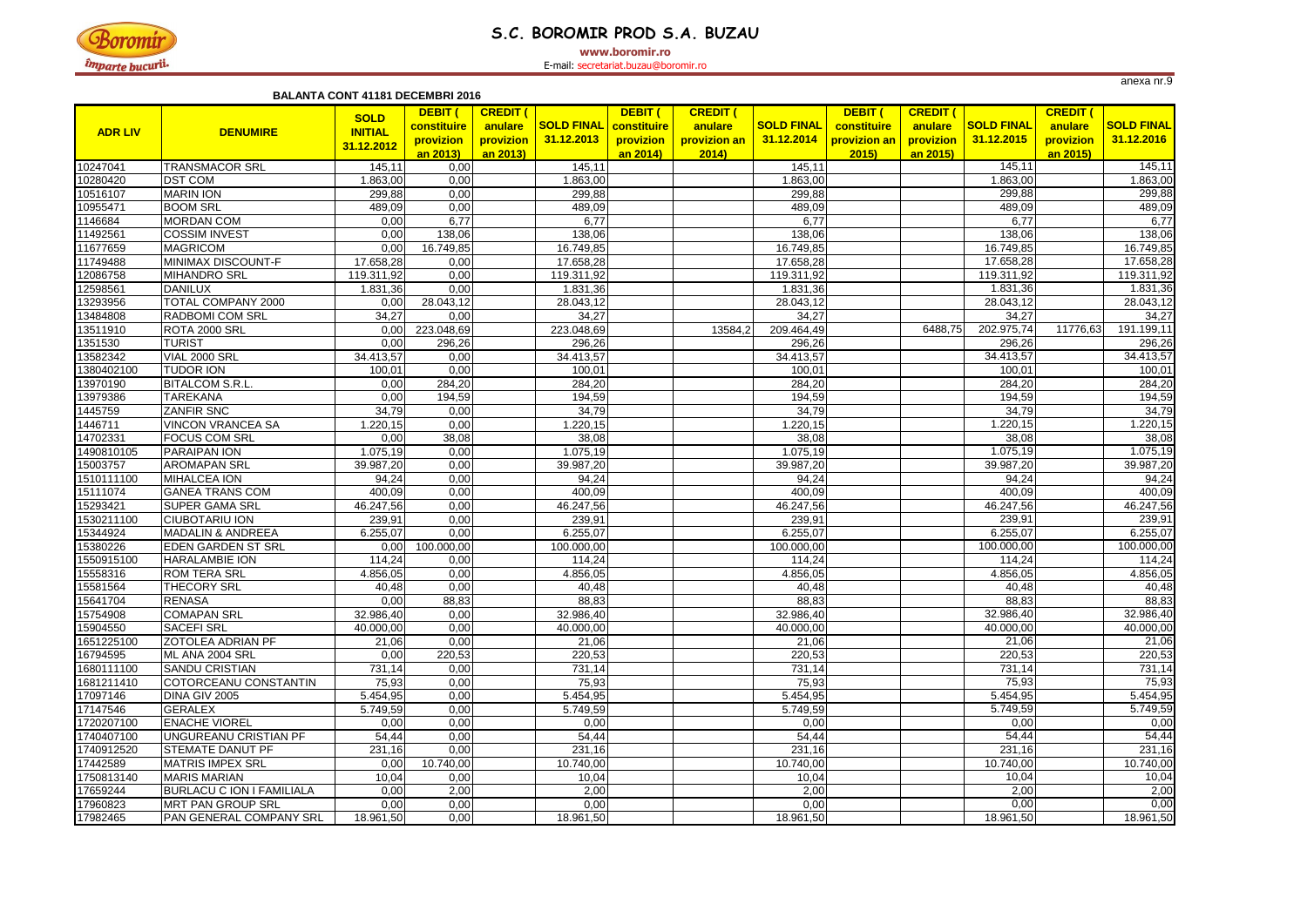

### **S.C. BOROMIR PROD S.A. BUZAU**

**www.boromir.ro**

| <b>BALANTA CONT 41181 DECEMBRI 2016</b> |                                   |                                             |                                                      |                                                     |                                 |                                                 |                                                    |                                 |                                                     |                                                     |                                 |                                                     |                                 |
|-----------------------------------------|-----------------------------------|---------------------------------------------|------------------------------------------------------|-----------------------------------------------------|---------------------------------|-------------------------------------------------|----------------------------------------------------|---------------------------------|-----------------------------------------------------|-----------------------------------------------------|---------------------------------|-----------------------------------------------------|---------------------------------|
| <b>ADR LIV</b>                          | <b>DENUMIRE</b>                   | <b>SOLD</b><br><b>INITIAL</b><br>31.12.2012 | <b>DEBIT</b><br>constituire<br>provizion<br>an 2013) | <b>CREDIT (</b><br>anulare<br>provizion<br>an 2013) | <b>SOLD FINAL</b><br>31.12.2013 | DEBIT (<br>constituire<br>provizion<br>an 2014) | <b>CREDIT (</b><br>anulare<br>provizion an<br>2014 | <b>SOLD FINAL</b><br>31.12.2014 | <b>DEBIT</b><br>constituire<br>provizion an<br>2015 | <b>CREDIT (</b><br>anulare<br>provizion<br>an 2015) | <b>SOLD FINAL</b><br>31.12.2015 | <b>CREDIT (</b><br>anulare<br>provizion<br>an 2015) | <b>SOLD FINAL</b><br>31.12.2016 |
| 1831002100                              | <b>SUSU NICUSOR PF</b>            | 580,32                                      | 0,00                                                 |                                                     | 580,32                          |                                                 |                                                    | 580,32                          |                                                     |                                                     | 580,32                          |                                                     | 580,32                          |
| 19194331                                | <b>ADI INTERTRANS SRL</b>         | 0,00                                        | 0,00                                                 |                                                     | 0,00                            |                                                 |                                                    | 0,00                            |                                                     |                                                     | 0,00                            |                                                     | 0,00                            |
| 2044704                                 | <b>LUXOR CHIRIAC SRL</b>          | 987,84                                      | 0,00                                                 |                                                     | 987,84                          |                                                 |                                                    | 987,84                          |                                                     |                                                     | 987,84                          |                                                     | 987,84                          |
| 20447080                                | <b>VASII STAN PFA</b>             | 0,00                                        | 2.611,80                                             |                                                     | 2.611,80                        |                                                 |                                                    | 2.611,80                        |                                                     |                                                     | 2.611,80                        |                                                     | 2.611,80                        |
| 2088441                                 | <b>STAR CONSTRUCT INVEST</b>      | 0,00                                        | 0,00                                                 |                                                     | 0,00                            |                                                 |                                                    | 0,00                            |                                                     |                                                     | 0,00                            |                                                     | 0,00                            |
| 21762948                                | MUTU N LILIANA PFA                | 4.240,80                                    | 0,00                                                 |                                                     | 4.240,80                        |                                                 |                                                    | 4.240,80                        |                                                     |                                                     | 4.240,80                        |                                                     | 4.240,80                        |
| 22049226                                | <b>REPLASTICA HDPE SRL</b>        | 0,00                                        | 38,00                                                |                                                     | 38,00                           |                                                 |                                                    | 38,00                           |                                                     |                                                     | 38,00                           |                                                     | 38,00                           |
| 22269043                                | <b>PROSPER CONSTRUCT SRL</b>      | 35.630,20                                   | 0,00                                                 |                                                     | 35.630,20                       |                                                 |                                                    | 35.630,20                       |                                                     |                                                     | 35.630,20                       |                                                     | 35.630,20                       |
| 2247776                                 | MODERN TOURISM CATERING S         | 9.584,60                                    | 0,00                                                 |                                                     | 9.584,60                        |                                                 |                                                    | 9.584,60                        |                                                     |                                                     | 9.584,60                        |                                                     | 9.584,60                        |
| 22641944                                | <b>TRUST SERVICES</b>             | 81.803,80                                   | 0,00                                                 |                                                     | 81.803,80                       |                                                 |                                                    | 81.803,80                       |                                                     |                                                     | 81.803,80                       |                                                     | 81.803,80                       |
| 2274002                                 | SOCIETATE COOPERATIVA DE          | 0,00                                        | 75,22                                                |                                                     | 75,22                           |                                                 |                                                    | 75,22                           |                                                     |                                                     | 75,22                           |                                                     | 75,22                           |
| 23101608                                | <b>CRITEDO COM</b>                | 0,00                                        | 327,26                                               |                                                     | 327,26                          |                                                 |                                                    | 327,26                          |                                                     |                                                     | 327,26                          |                                                     | 327,26                          |
| 23343954                                | <b>MARIN SORINEL PF</b>           | 0,00                                        | 0,00                                                 |                                                     | 0,00                            |                                                 |                                                    | 0,00                            |                                                     |                                                     | 0,00                            |                                                     | 0,00                            |
| 24415064                                | <b>CASA DE COMERT RURAL</b>       | 0,00                                        | 23.511,46                                            |                                                     | 23.511,46                       |                                                 |                                                    | 23.511,46                       |                                                     |                                                     | 23.511,46                       |                                                     | 23.511,46                       |
| 2511210100                              | <b>IRIMIA MARIA</b>               | 302,91                                      | 0,00                                                 |                                                     | 302,91                          |                                                 |                                                    | 302,91                          |                                                     |                                                     | 302,91                          |                                                     | 302,91                          |
| 25274737                                | <b>METEOR TRADING GRUP</b>        | 22.595,14                                   | 0,00                                                 |                                                     | 22.595,14                       |                                                 |                                                    | 22.595,14                       |                                                     |                                                     | 22.595,14                       |                                                     | 22.595,14                       |
| 25460136                                | CONSLUMITT INVEST SRL             | 14.909,80                                   | 0,00                                                 |                                                     | 14.909,80                       |                                                 |                                                    | 14.909,80                       |                                                     |                                                     | 14.909,80                       |                                                     | 14.909,80                       |
| 2590111111                              | <b>STAICU DUMITRA</b>             | 50,44                                       | 0,00                                                 |                                                     | 50,44                           |                                                 |                                                    | 50,44                           |                                                     |                                                     | 50,44                           |                                                     | 50,44                           |
| 26077652                                | <b>SORADI DANALEX SRL</b>         | 0,00                                        | 76,07                                                |                                                     | 76,07                           |                                                 |                                                    | 76,07                           |                                                     |                                                     | 76,07                           |                                                     | 76,07                           |
| 26136201                                | MANOLACHE N MARIANA PFA           | 24.754,41                                   | 0,00                                                 | 200                                                 | 24.554,41                       |                                                 | 24554,41                                           | 0,00                            |                                                     |                                                     | 0,00                            |                                                     | 0,00                            |
| 2671107090                              | <b>GURGU RODICA PF</b>            | 54,44                                       | 0,00                                                 |                                                     | 54,44                           |                                                 |                                                    | 54,44                           |                                                     |                                                     | 54,44                           |                                                     | 54,44                           |
| 28126638                                | <b>TOP SELF FORTE SRL</b>         | 0,00                                        | 62,00                                                |                                                     | 62,00                           |                                                 |                                                    | 62,00                           |                                                     |                                                     | 62,00                           |                                                     | 62,00                           |
| 28200696                                | <b>GRADI PROG PREL NR.1 BUZA</b>  | 0,00                                        | 63,61                                                |                                                     | 63,61                           |                                                 |                                                    | 63,61                           |                                                     |                                                     | 63,61                           |                                                     | 63,61                           |
| 29184521                                | <b>MCA DINAMIC RETAIL SRL</b>     | 0,00                                        | 44,67                                                |                                                     | 44,67                           |                                                 |                                                    | 44,67                           |                                                     |                                                     | 44,67                           |                                                     | 44,67                           |
| 3022933                                 | <b>PAJURA SA</b>                  | 542,63                                      | 0,00                                                 |                                                     | 542,63                          |                                                 |                                                    | 542,63                          |                                                     |                                                     | 542,63                          |                                                     | 542,63                          |
| 31534920                                | <b>ELAR SHOES SRL</b>             | 0,00                                        | 28.217,00                                            |                                                     | 28.217,00                       |                                                 | 28000                                              | 217,00                          |                                                     |                                                     | 217,00                          |                                                     | 217,00                          |
| 3348477                                 | <b>BOB SRL</b>                    | 45.491,68                                   | 0,00                                                 |                                                     | 45.491,68                       |                                                 | 4584,67                                            | 40.907,01                       |                                                     |                                                     | 40.907,01                       |                                                     | 40.907,01                       |
| 337511                                  | SE-CO                             | 621,95                                      | 0,00                                                 |                                                     | 621,95                          |                                                 |                                                    | 621,95                          |                                                     |                                                     | 621,95                          |                                                     | 621,95                          |
| 3662495                                 | <b>CONSILIUL JUDETEAN BUZAU</b>   | 0,00                                        | 3,90                                                 |                                                     | 3,90                            |                                                 |                                                    | 3,90                            |                                                     |                                                     | 3,90                            |                                                     | 3,90                            |
| 4055750                                 | SPITALUL JUD.BUZAU                | 0,00                                        | 1.573,25                                             |                                                     | 1.573,25                        |                                                 |                                                    | 1.573,25                        |                                                     |                                                     | 1.573,25                        |                                                     | 1.573,25                        |
| 4231679                                 | PENITENCIARUL SLOBOZIA            | 0,00                                        | 0,83                                                 |                                                     | 0,83                            |                                                 |                                                    | 0,83                            |                                                     |                                                     | 0,83                            |                                                     | 0,83                            |
| 4232828                                 | <b>CRISTIMCOM SRL</b>             | 963,94                                      | 0,00                                                 |                                                     | 963,94                          |                                                 |                                                    | 963,94                          |                                                     |                                                     | 963,94                          |                                                     | 963,94                          |
| 4299640                                 | <b>GRUP SC. "COSTIN NENITESCU</b> | 0,00                                        | 333,67                                               |                                                     | 333,67                          |                                                 |                                                    | 333,67                          |                                                     |                                                     | 333,67                          |                                                     | 333,67                          |
| 4437360                                 | <b>LEMAR</b>                      | 0,00                                        | 363,71                                               |                                                     | 363,71                          |                                                 |                                                    | 363,71                          |                                                     |                                                     | 363,71                          |                                                     | 363,71                          |
| 5099984                                 | <b>KOJEKX TRANS SRL</b>           | 32,66                                       | 0,00                                                 |                                                     | 32,66                           |                                                 |                                                    | 32,66                           |                                                     |                                                     | 32,66                           |                                                     | 32,66                           |
| 544908                                  | <b>MOPACO SA</b>                  | 0,00                                        | 18.008,00                                            |                                                     | 18.008,00                       |                                                 |                                                    | 18.008,00                       |                                                     |                                                     | 18.008,00                       |                                                     | 18.008,00                       |
| 5519140                                 | <b>TANI COM</b>                   | 0,00                                        | 33.842,76                                            |                                                     | 33.842,76                       |                                                 |                                                    | 33.842,76                       |                                                     |                                                     | 33.842,76                       |                                                     | 33.842,76                       |
| 5690919                                 | <b>SANTANA PRODCOM</b>            | 835,38                                      | 0,00                                                 |                                                     | 835,38                          |                                                 |                                                    | 835,38                          |                                                     |                                                     | 835,38                          |                                                     | 835,38                          |
| 5811046                                 | <b>DIC TOTAL</b>                  | 2.832,20                                    | 0,00                                                 |                                                     | 2.832,20                        |                                                 |                                                    | 2.832,20                        |                                                     |                                                     | 2.832,20                        |                                                     | 2.832,20                        |
| 5914840                                 | <b>G&amp;D COM</b>                | 45.112,09                                   | 0,00                                                 |                                                     | 45.112,09                       |                                                 |                                                    | 45.112,09                       |                                                     |                                                     | 45.112,09                       |                                                     | 45.112,09                       |
| 6033457                                 | <b>PANEUROGAL SRL</b>             | 14.680,12                                   | 0,00                                                 |                                                     | 14.680,12                       |                                                 |                                                    | 14.680,12                       |                                                     | 526                                                 | 14.154,12                       | 1300                                                | 12.854,12                       |
| 6050172                                 | ALDEA STAR S.R.L.                 |                                             |                                                      |                                                     |                                 |                                                 |                                                    |                                 |                                                     |                                                     |                                 |                                                     |                                 |
|                                         |                                   | 0,00                                        | 51,08                                                |                                                     | 51,08                           |                                                 |                                                    | 51,08                           |                                                     |                                                     | 51,08                           |                                                     | 51,08                           |
| 6254296                                 | <b>STICLA IMPEX</b>               | 1.202,33                                    | 0,00                                                 |                                                     | .202,33                         |                                                 |                                                    | 1.202,33                        |                                                     |                                                     | 1.202,33                        |                                                     | .202, 33                        |
| 6303763                                 | <b>MSD COM SRL</b>                | 0,00                                        | 34,92                                                |                                                     | 34,92                           |                                                 |                                                    | 34,92                           |                                                     |                                                     | 34,92                           |                                                     | 34,92                           |
| 6447521                                 | <b>MENTTY SRL</b>                 | 26.784,00                                   | 0,00                                                 |                                                     | 26.784,00                       |                                                 |                                                    | 26.784,00                       |                                                     | 26784                                               | 0,00                            |                                                     | 0,00                            |
| 6660405                                 | <b>MALESCU FAN</b>                | 0,00                                        | 191,54                                               |                                                     | 191,54                          |                                                 |                                                    | 191,54                          |                                                     |                                                     | 191,54                          |                                                     | 191,54                          |
| 6677580                                 | <b>MIDOPAN SRL</b>                | 0,00                                        | 0,00                                                 |                                                     | 0,00                            |                                                 |                                                    | 0,00                            |                                                     |                                                     | 0,00                            |                                                     | 0,00                            |
| 6697510                                 | <b>LIVELAR STEFAN SRL</b>         | 668,30                                      | 0,00                                                 |                                                     | 668,30                          |                                                 |                                                    | 668,30                          |                                                     |                                                     | 668,30                          |                                                     | 668,30                          |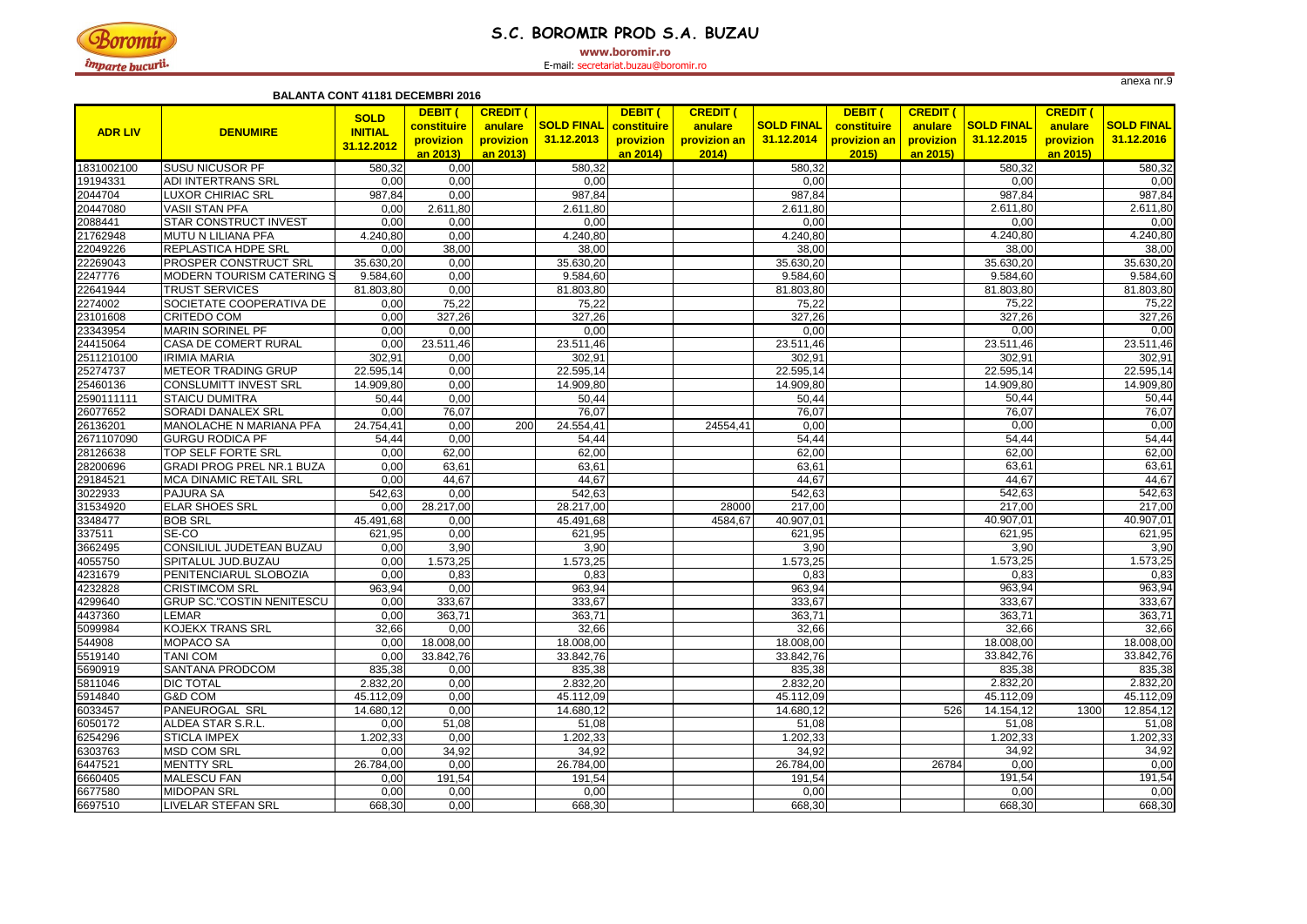

### **S.C. BOROMIR PROD S.A. BUZAU**

**www.boromir.ro**

|                |                                  | <b>BALANTA CONT 41181 DECEMBRI 2016</b>     |                                                 |                                                     |                                             |                                  |                                                    |                                 |                                                |                                                     |                                 |                                                     |                                 |
|----------------|----------------------------------|---------------------------------------------|-------------------------------------------------|-----------------------------------------------------|---------------------------------------------|----------------------------------|----------------------------------------------------|---------------------------------|------------------------------------------------|-----------------------------------------------------|---------------------------------|-----------------------------------------------------|---------------------------------|
| <b>ADR LIV</b> | <b>DENUMIRE</b>                  | <b>SOLD</b><br><b>INITIAL</b><br>31.12.2012 | DEBIT (<br>constituire<br>provizion<br>an 2013) | <b>CREDIT (</b><br>anulare<br>provizion<br>an 2013) | <b>SOLD FINAL</b> constituire<br>31.12.2013 | DEBIT (<br>provizion<br>an 2014) | <b>CREDIT (</b><br>anulare<br>provizion an<br>2014 | <b>SOLD FINAL</b><br>31.12.2014 | DEBIT (<br>constituire<br>provizion an<br>2015 | <b>CREDIT (</b><br>anulare<br>provizion<br>an 2015) | <b>SOLD FINAL</b><br>31.12.2015 | <b>CREDIT (</b><br>anulare<br>provizion<br>an 2015) | <b>SOLD FINAL</b><br>31.12.2016 |
| 7046145        | <b>RODEMAT PREST SRL</b>         | 39.995,20                                   | 0,00                                            |                                                     | 39.995,20                                   |                                  |                                                    | 39.995,20                       |                                                |                                                     | 39.995,20                       |                                                     | 39.995,20                       |
| 7158440        | <b>URBIS SERV SRL</b>            | 0,00                                        | 1.613,00                                        |                                                     | 1.613,00                                    |                                  | 1613                                               | 0,00                            |                                                |                                                     | 0,00                            |                                                     | 0,00                            |
| 7422363        | <b>ORIGINAL</b>                  | 24,06                                       | 0,00                                            |                                                     | 24,06                                       |                                  |                                                    | 24,06                           |                                                |                                                     | 24,06                           |                                                     | 24,06                           |
| 745006         | <b>GAMIPROD SRL</b>              | 0,00                                        | 178,90                                          |                                                     | 178,90                                      |                                  |                                                    | 178,90                          |                                                |                                                     | 178,90                          |                                                     | 178,90                          |
| 7549910        | <b>ROMEXIL PROD SRL</b>          | 4.712,00                                    | 0,00                                            |                                                     | 4.712,00                                    |                                  |                                                    | 4.712,00                        |                                                |                                                     | 4.712,00                        |                                                     | 4.712,00                        |
| 7812706        | COUNTRY BAKERY PROD SRL          | 0,00                                        | 0,60                                            |                                                     | 0,60                                        |                                  |                                                    | 0,60                            |                                                |                                                     | 0,60                            |                                                     | 0,60                            |
| 8069414        | <b>MARANATA IMPEX SRL</b>        | 0,00                                        | 13.874,40                                       |                                                     | 13.874,40                                   |                                  |                                                    | 13.874,40                       |                                                |                                                     | 13.874,40                       |                                                     | 13.874,40                       |
| 8119423        | METRO CASH&CARRY ROMANIA         | 0,00                                        | 7.289,65                                        |                                                     | 7.289,65                                    |                                  |                                                    | 7.289,65                        |                                                |                                                     | 7.289,65                        |                                                     | 7.289,65                        |
| 8131265        | <b>COMCEREAL SA</b>              | 300,00                                      | 0,00                                            |                                                     | 300,00                                      |                                  |                                                    | 300,00                          |                                                |                                                     | 300,00                          |                                                     | 300,00                          |
| 8264350        | <b>PREDICOM IMPEX S.R.L.</b>     | 0,00                                        | 0,72                                            |                                                     | 0,72                                        |                                  |                                                    | 0,72                            |                                                |                                                     | 0,72                            |                                                     | 0,72                            |
| 8292571        | <b>BACOM IMPEX 2 SRL</b>         | 0,00                                        | 2.771,74                                        |                                                     | 2.771,74                                    |                                  |                                                    | 2.771,74                        |                                                |                                                     | 2.771,74                        |                                                     | 2.771,74                        |
| 8603961        | DIAX COM S.R.L.                  | 0,00                                        | 554,04                                          |                                                     | 554,04                                      |                                  |                                                    | 554,04                          |                                                |                                                     | 554,04                          |                                                     | 554,04                          |
| 9308412        | <b>TITAN TRANS SRL</b>           | 0,00                                        | 0,00                                            |                                                     | 0,00                                        |                                  |                                                    | 0,00                            |                                                |                                                     | 0,00                            |                                                     | 0,00                            |
| 988358         | <b>PAULISTA SRL</b>              | 11.303,76                                   | 0,00                                            |                                                     | 11.303,76                                   |                                  |                                                    | 11.303,76                       |                                                |                                                     | $\overline{11.303,76}$          |                                                     | 11.303,76                       |
| 10231550       | <b>MAPEAND SRL</b>               | 11.930,43                                   | 0,00                                            |                                                     | 11.930,43                                   |                                  |                                                    | 11.930,43                       |                                                |                                                     | 11.930,43                       |                                                     | 11.930,43                       |
| 11239047       | <b>SILKY</b>                     | 82.823,66                                   | 0,00                                            |                                                     | 82.823,66                                   |                                  |                                                    | 82.823,66                       |                                                |                                                     | 82.823,66                       |                                                     | 82.823,66                       |
| 13723085       | <b>DALI STYLE SRL</b>            | 227,16                                      | 0,00                                            |                                                     | 227,16                                      |                                  |                                                    | 227,16                          |                                                |                                                     | 227,16                          |                                                     | 227,16                          |
| 14050394       | <b>COJY-LUS SRL</b>              | 207,93                                      | 0,00                                            |                                                     | 207,93                                      |                                  |                                                    | 207,93                          |                                                |                                                     | 207,93                          |                                                     | 207,93                          |
| 14732960       | <b>PANSELUTA SRL</b>             | 720,78                                      | 0,00                                            |                                                     | 720,78                                      |                                  |                                                    | 720,78                          |                                                |                                                     | 720,78                          |                                                     | 720,78                          |
| 14733125       | <b>OTED GRUP S.A.</b>            | 100,46                                      | 0,00                                            |                                                     | 100,46                                      |                                  |                                                    | 100,46                          |                                                |                                                     | 100,46                          |                                                     | 100,46                          |
| 14802195       | <b>G&amp;G CO SRL</b>            | 0,00                                        | 0,00                                            |                                                     | 0,00                                        |                                  |                                                    | 0,00                            |                                                |                                                     | 0,00                            |                                                     | 0,00                            |
| 15167369       | <b>POLITEHNIK SRL</b>            | 134,48                                      | 0,00                                            |                                                     | 134,48                                      |                                  |                                                    | 134,48                          |                                                |                                                     | 134,48                          |                                                     | 134,48                          |
| 15265219       | <b>SOCOMI SRL</b>                | 342,17                                      | 0,00                                            |                                                     | 342,17                                      |                                  |                                                    | 342,17                          |                                                |                                                     | 342,17                          |                                                     | 342,17                          |
| 15363926       | <b>REGIONAL SERVICE TRADING</b>  | 170,38                                      | 0,00                                            |                                                     | 170,38                                      |                                  |                                                    | 170,38                          |                                                |                                                     | 170,38                          |                                                     | 170,38                          |
| 15449505       | <b>MODERN CONSTRUCT SRL</b>      | 150,00                                      | 0,00                                            |                                                     | 150,00                                      |                                  |                                                    | 150,00                          |                                                |                                                     | 150,00                          |                                                     | 150,00                          |
| 15543285       | <b>DONMARK</b>                   | 137,94                                      | 0,00                                            |                                                     | 137,94                                      |                                  |                                                    | 137,94                          |                                                |                                                     | 137,94                          |                                                     | 137,94                          |
| 15587273       | <b>DAN COM BIG SRL</b>           | 133,25                                      | 0,00                                            |                                                     | 133,25                                      |                                  |                                                    | 133,25                          |                                                |                                                     | 133,25                          |                                                     | 133,25                          |
| 15716947       | <b>EDICO</b>                     | 0,00                                        | 0,00                                            |                                                     | 0,00                                        |                                  |                                                    | 0,00                            |                                                |                                                     | 0,00                            |                                                     | 0,00                            |
| 16043288       | MIVA PROD COMPANY SRL            | 0,00                                        | 513,75                                          |                                                     | 513,75                                      |                                  |                                                    | 513,75                          |                                                |                                                     | 513,75                          |                                                     | 513,75                          |
| 16201779       | <b>BRANDYT S.R.L.</b>            | 635,91                                      | 0,00                                            |                                                     | 635,91                                      |                                  |                                                    | 635,91                          |                                                |                                                     | 635,91                          |                                                     | 635,91                          |
| 16543020       | JUVE COM IMPEX SRL               | 124,85                                      | 0,00                                            |                                                     | 124,85                                      |                                  |                                                    | 124,85                          |                                                |                                                     | 124,85                          |                                                     | 124,85                          |
| 16592839       | ADICOST DISTRIBUTION S.R.        |                                             | 201.440,37 112.059,63                           |                                                     | 313.500,00                                  |                                  |                                                    | 313.500,00                      |                                                |                                                     | 313.500,00                      |                                                     | 313.500,00                      |
| 16644563       | <b>COFAMILI</b>                  | 356,98                                      | 0,00                                            |                                                     | 356,98                                      |                                  |                                                    | 356,98                          |                                                |                                                     | 356,98                          |                                                     | 356,98                          |
| 16658933       | <b>T&amp;M COMERCIAL</b>         | 347,70                                      | 0,00                                            |                                                     | 347,70                                      |                                  |                                                    | 347,70                          |                                                |                                                     | 347,70                          |                                                     | 347,70                          |
| 16765140       | <b>INFOMEDIA CONSULTING SRL</b>  | 63.942,25                                   | 0,00                                            |                                                     | 63.942,25                                   |                                  |                                                    | 63.942,25                       |                                                |                                                     | 63.942,25                       |                                                     | 63.942,25                       |
| 16791238       | <b>SINDTEX SRL</b>               | 220,47                                      | 0,00                                            |                                                     | 220,47                                      |                                  |                                                    | 220,47                          |                                                |                                                     | 220,47                          |                                                     | 220,47                          |
| 17036017       | <b>C&amp;E INVEST TRUST SRL</b>  | 89,97                                       | 0,00                                            |                                                     | 89,97                                       |                                  |                                                    | 89,97                           |                                                |                                                     | 89,97                           |                                                     | 89,97                           |
| 17075300       | <b>MAHRINA SRL</b>               | 162,54                                      | 0,00                                            |                                                     | 162,54                                      |                                  |                                                    | 162,54                          |                                                |                                                     | 162,54                          |                                                     | 162,54                          |
| 17115706       | <b>ELEN BIANKA SRL</b>           | 165,21                                      | 0,00                                            |                                                     | 165,21                                      |                                  |                                                    | 165,21                          |                                                |                                                     | 165,21                          |                                                     | 165,21                          |
| 17601803       | <b>EDWARDO S SRL</b>             | 0,00                                        | 0,00                                            |                                                     | 0,00                                        |                                  |                                                    | 0,00                            |                                                |                                                     | 0,00                            |                                                     | 0,00                            |
| 17601862       | LEO-SAB 2005 SRL                 | 239,99                                      | 0,00                                            |                                                     | 239,99                                      |                                  |                                                    | 239,99                          |                                                |                                                     | 239,99                          |                                                     | 239,99                          |
| 17713750       | <b>AVINUL S.R.L.</b>             | 128,05                                      | 0,00                                            |                                                     | 128,05                                      |                                  |                                                    | 128,05                          |                                                |                                                     | 128,05                          |                                                     | 128,05                          |
| 17795769       | <b>VERESTIUC A CONSTANTIN IN</b> | 230,70                                      | 0,00                                            |                                                     | 230,70                                      |                                  |                                                    | 230,70                          |                                                |                                                     | 230,70                          |                                                     | 230,70                          |
| 17825614       | DOUBLE T. SOLUTION               | 413,76                                      | 0,00                                            |                                                     | 413,76                                      |                                  |                                                    | 413,76                          |                                                |                                                     | 413,76                          |                                                     | 413,76                          |
| 17842313       | <b>BAMBOCARM SRL</b>             | 149,79                                      | 0,00                                            |                                                     | 149,79                                      |                                  |                                                    | 149,79                          |                                                |                                                     | 149,79                          |                                                     | 149,79                          |
| 17854873       | PRIMA CLASIC P.V.K.              | 135,05                                      | 0,00                                            |                                                     | 135,05                                      |                                  |                                                    | 135,05                          |                                                |                                                     | 135,05                          |                                                     | 135,05                          |
| 17854881       | <b>MEDIAGOLD COM</b>             | 208,37                                      | 0,00                                            |                                                     | 208,37                                      |                                  |                                                    | 208,37                          |                                                |                                                     | 208,37                          |                                                     | 208,37                          |
| 18291875       | EURO-WORLD                       | 818,44                                      | 0,00                                            |                                                     | 818,44                                      |                                  |                                                    | 818,44                          |                                                |                                                     | 818,44                          |                                                     | 818,44                          |
|                |                                  |                                             |                                                 |                                                     |                                             |                                  |                                                    |                                 |                                                |                                                     |                                 |                                                     |                                 |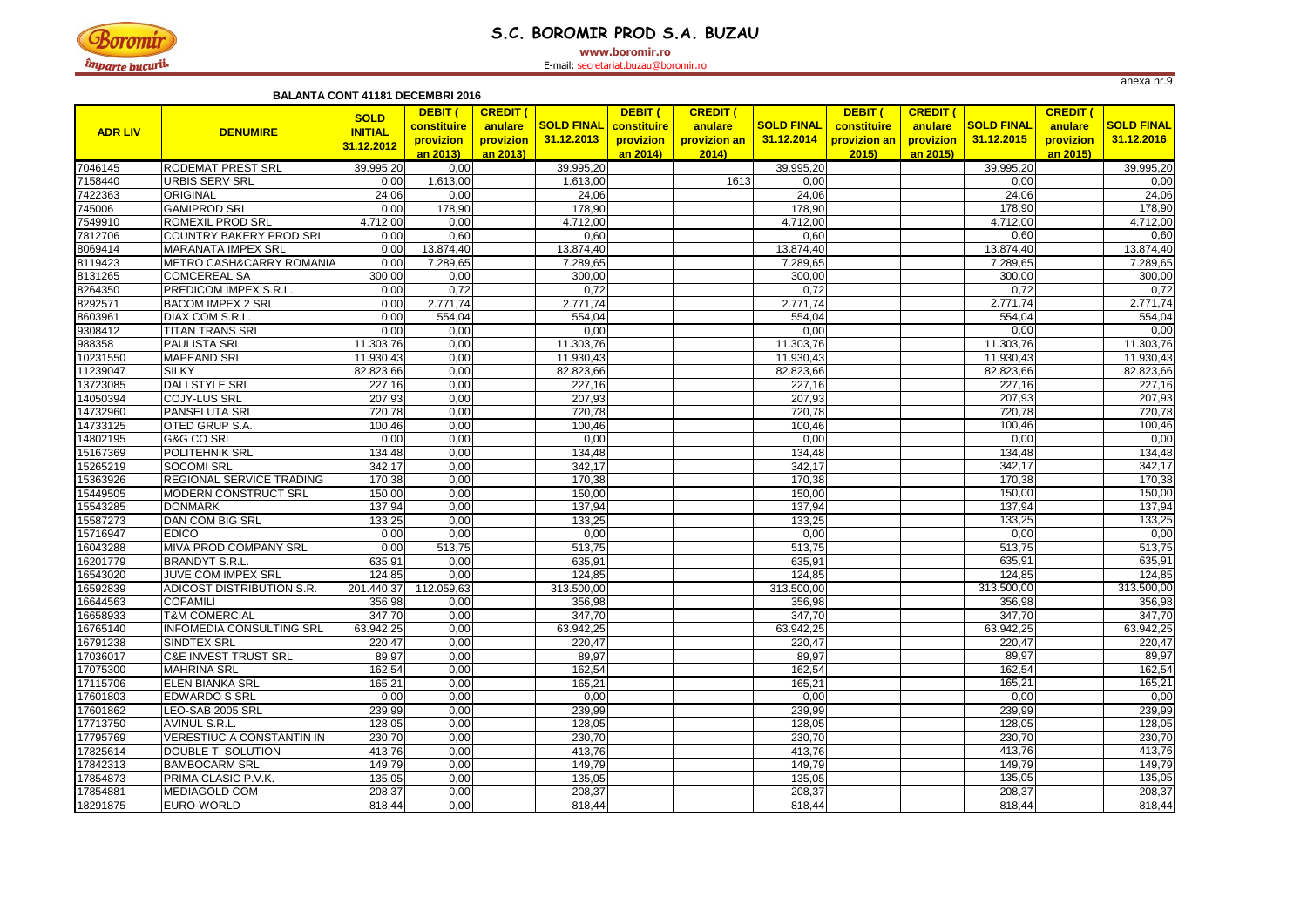

# **S.C. BOROMIR PROD S.A. BUZAU**

**www.boromir.ro**

|                |                                      |                | DEBIT (     | <b>CREDIT (</b> |                   | DEBIT (     | <b>CREDIT (</b> |                   | DEBIT (      | <b>CREDIT (</b> |                   | <b>CREDIT (</b> |                   |
|----------------|--------------------------------------|----------------|-------------|-----------------|-------------------|-------------|-----------------|-------------------|--------------|-----------------|-------------------|-----------------|-------------------|
|                |                                      | <b>SOLD</b>    | constituire | anulare         | <b>SOLD FINAL</b> | constituire | anulare         | <b>SOLD FINAL</b> | constituire  | anulare         | <b>SOLD FINAL</b> | anulare         | <b>SOLD FINAL</b> |
| <b>ADR LIV</b> | <b>DENUMIRE</b>                      | <b>INITIAL</b> | provizion   | provizion       | 31.12.2013        | provizion   | provizion an    | 31.12.2014        | provizion an | provizion       | 31.12.2015        | provizion       | 31.12.2016        |
|                |                                      | 31.12.2012     | an 2013)    | an 2013)        |                   | an 2014)    | 2014            |                   | 2015         | an 2015)        |                   | an 2015)        |                   |
| 18427757       | COMPANIA DE LOGISTICA SI             | 26.445,85      | 0,00        |                 | 26.445,85         |             | 26445,85        | 0,00              |              |                 | 0,00              |                 | 0,00              |
| 18621647       | <b>GHERASIM CONSTANTIN-IONUT</b>     | 542,66         | 0,00        |                 | 542,66            |             |                 | 542,66            |              |                 | 542,66            |                 | 542,66            |
| 18641768       | <b>QUICK FREE</b>                    | 0,00           | 0,00        |                 | 0,00              |             |                 | 0,00              |              |                 | 0,00              |                 | 0,00              |
| 18652732       | <b>MAG2006</b>                       | 664,38         | 0,00        |                 | 664,38            |             |                 | 664,38            |              |                 | 664,38            |                 | 664,38            |
| 18725087       | <b>ERMIS GRUP SRL</b>                | 0,00           | 1.967,86    |                 | 1.967,86          |             |                 | 1.967,86          |              |                 | 1.967,86          |                 | 1.967,86          |
| 18805100       | <b>ELENA CLASIC</b>                  | 1.650,79       | 0,00        |                 | 1.650,79          |             |                 | 1.650,79          |              |                 | 1.650,79          |                 | 1.650,79          |
| 18810255       | <b>ADI-RON MARKET S.R.L.</b>         | 153,33         | 0,00        |                 | 153,33            |             |                 | 153,33            |              |                 | 153,33            |                 | 153,33            |
| 18918347       | <b>GLOSSY FUR</b>                    | 0,01           | 0,00        |                 | 0,01              |             |                 | 0,01              |              |                 | 0,01              |                 | 0,01              |
| 19077471       | NICOLAS.RO.COMP                      | .256,74        | 0,00        |                 | 1.256,74          |             |                 | 1.256,74          |              |                 | 1.256,74          |                 | 1.256,74          |
| 19231669       | <b>LOANTICO</b>                      | 61,38          | 0,00        |                 | 61,38             |             |                 | 61,38             |              |                 | 61,38             |                 | 61,38             |
| 1963971        | <b>SANDA SRL</b>                     | 461,01         | 0,00        |                 | 461,01            |             |                 | 461,01            |              |                 | 461,01            |                 | 461,01            |
| 1967574        | <b>ATLANTYS S.R.L.</b>               | 152,51         | 0,00        |                 | 152,51            |             |                 | 152,51            |              |                 | 152,51            |                 | 152,51            |
| 1968138        | <b>EUROPA SRL</b>                    | 364,97         | 0,00        |                 | 364,97            |             |                 | 364,97            |              |                 | 364,97            |                 | 364,97            |
| 1991610        | <b>ONIX SRL</b>                      | 489,19         | 0,00        |                 | 489,19            |             |                 | 489,19            |              |                 | 489,19            |                 | 489,19            |
| 1992020        | MICRO SUD 92 SRL                     | 538,97         | 0,00        |                 | 538,97            |             |                 | 538,97            |              |                 | 538,97            |                 | 538,97            |
| 20168662       | <b>DALEXIM IMPROEX</b>               | 649,38         | 0,00        |                 | 649,38            |             |                 | 649,38            |              |                 | 649,38            |                 | 649,38            |
| 20440502       | <b>MYHNEA MAR MYH</b>                | 316,89         | 0,00        |                 | 316,89            |             |                 | 316,89            |              |                 | 316,89            |                 | 316,89            |
| 20819132       | <b>PETRUS MYR COM</b>                | 1.162,15       | 0,00        |                 | 1.162,15          |             |                 | 1.162,15          |              |                 | 1.162,15          |                 | 1.162,15          |
| 21088855       | <b>VLANCA SRL</b>                    | 484,23         | 0,00        |                 | 484,23            |             |                 | 484,23            |              |                 | 484,23            |                 | 484,23            |
| 21601780       | <b>CARMATICA SRL</b>                 | 499,89         | 0,00        |                 | 499,89            |             |                 | 499,89            |              |                 | 499,89            |                 | 499,89            |
| 22054672       | GEDO-COM 2007                        | 1.864,38       | 0,00        |                 | 1.864,38          |             |                 | 1.864,38          |              |                 | 1.864,38          |                 | 1.864,38          |
| 22214013       | <b>ZERCATO SRL</b>                   | 648,20         | 0,00        |                 | 648,20            |             |                 | 648,20            |              |                 | 648,20            |                 | 648,20            |
| 22269043       | <b>PROSPER CONSTRUCT SRL</b>         | 2.027,46       | 0,00        |                 | 2.027,46          |             |                 | 2.027,46          |              |                 | 2.027,46          |                 | 2.027,46          |
| 22311962       | <b>VMP SOL SRL</b>                   | 124,24         | 0,00        |                 | 124,24            |             |                 | 124,24            |              |                 | 124,24            |                 | 124,24            |
| 22521557       | ALEXIA INCORPORATION S.R.            | 649,15         | 0,00        |                 | 649,15            |             |                 | 649,15            |              |                 | 649,15            |                 | 649,15            |
| 23003871       | <b>ADA MARKETING &amp; DISTRIBUT</b> | 160,85         | 0,00        |                 | 160,85            |             |                 | 160,85            |              |                 | 160,85            |                 | 160,85            |
| 23004052       | <b>HOLDING EXPERT RO</b>             | 314,46         | 0,00        |                 | 314,46            |             |                 | 314,46            |              |                 | 314,46            |                 | 314,46            |
| 23186302       | <b>ROCAVIC SRL</b>                   | 147,81         | 0,00        |                 | 147,81            |             |                 | 147,81            |              |                 | 147,81            |                 | 147,81            |
| 23725342       | <b>WISPA ADR SRL</b>                 | 274,60         | 0,00        |                 | 274,60            |             |                 | 274,60            |              |                 | 274,60            |                 | 274,60            |
| 23792384       | IOANA-COSMICOM                       | 718,09         | 0,00        |                 | 718,09            |             |                 | 718,09            |              |                 | 718,09            |                 | 718,09            |
| 24458316       | <b>ELYIXIR</b>                       | 177,41         | 0,00        |                 | 177,41            |             |                 | 177,41            |              |                 | 177,41            |                 | 177,41            |
| 24626576       | <b>ELA ANDA</b>                      | 848,04         | 0,00        |                 | 848,04            |             |                 | 848,04            |              |                 | 848,04            |                 | 848,04            |
| 24754079       | SILVER CONFORT CONSTRUCT             | 366,84         | 0,00        |                 | 366,84            |             |                 | 366,84            |              |                 | 366,84            |                 | 366,84            |
| 24782141       | <b>DUARINA</b>                       | 303,91         | 0,00        |                 | 303,91            |             |                 | 303,91            |              |                 | 303,91            |                 | 303,91            |
| 24814014       | <b>TRANSLUCOR IMPEX SRL</b>          | 543,10         | 0,00        |                 | 543,10            |             |                 | 543,10            |              |                 | 543,10            |                 | 543,10            |
| 24827944       | <b>SILKY COMPANY SRL</b>             | 38.106,62      | 0,00        |                 | 38.106,62         |             |                 | 38.106,62         |              |                 | 38.106,62         |                 | 38.106,62         |
| 25447048       | RADUTU I. PAVEL I.I.                 | 525,05         | 0,00        |                 | 525,05            |             |                 | 525,05            |              |                 | 525,05            |                 | 525,05            |
| 25694099       | MAYA-STORE SRL                       | 906,89         | 0,00        |                 | 906,89            |             |                 | 906,89            |              |                 | 906,89            |                 | 906,89            |
| 26138512       | DANA SUPERMARKET SRL                 | 286,79         | 0,00        |                 | 286,79            |             |                 | 286,79            |              |                 | 286,79            |                 | 286,79            |
| 26460843       | <b>CLEVER LOGISTIC SRL</b>           | 122.310,94     | 0,00        |                 | 122.310,94        |             |                 | 122.310,94        |              |                 | 122.310,94        |                 | 122.310,94        |
| 26677886       | <b>SPEI PANIS SRL</b>                | 654,40         | 0,00        |                 | 654,40            |             |                 | 654,40            |              |                 | 654,40            |                 | 654,40            |
| 26760050       | <b>MIOVI DEN SRL</b>                 | 0,00           | 134,82      |                 | 134,82            |             |                 | 134,82            |              |                 | 134,82            |                 | 134,82            |
| 3204056        | <b>ERMA COM</b>                      | 561,00         | 0,00        |                 | 561,00            |             |                 | 561,00            |              |                 | 561,00            |                 | 561,00            |
| 4108871        | <b>MARY LUX</b>                      | 0,00           | 371,80      |                 | 371,80            |             |                 | 371,80            |              |                 | 371,80            |                 | 371,80            |
| 4254877        | ADMARIS S.R.L.                       | 157,08         | 0,00        |                 | 157,08            |             |                 | 157,08            |              |                 | 157,08            |                 | 157,08            |
| 4255902        | <b>DIDEX</b>                         | 215,80         | 0,00        |                 | 215,80            |             |                 | 215,80            |              |                 | 215,80            |                 | 215,80            |
| 4305431        | <b>EL-ROXI SRL</b>                   | 299,55         | 0,00        |                 | 299,55            |             |                 | 299,55            |              |                 | 299,55            |                 | 299,55            |
| 5186207        | H.C. ALMUS                           | 329,83         | 0,00        |                 | 329,83            |             |                 | 329,83            |              |                 | 329,83            |                 | 329,83            |